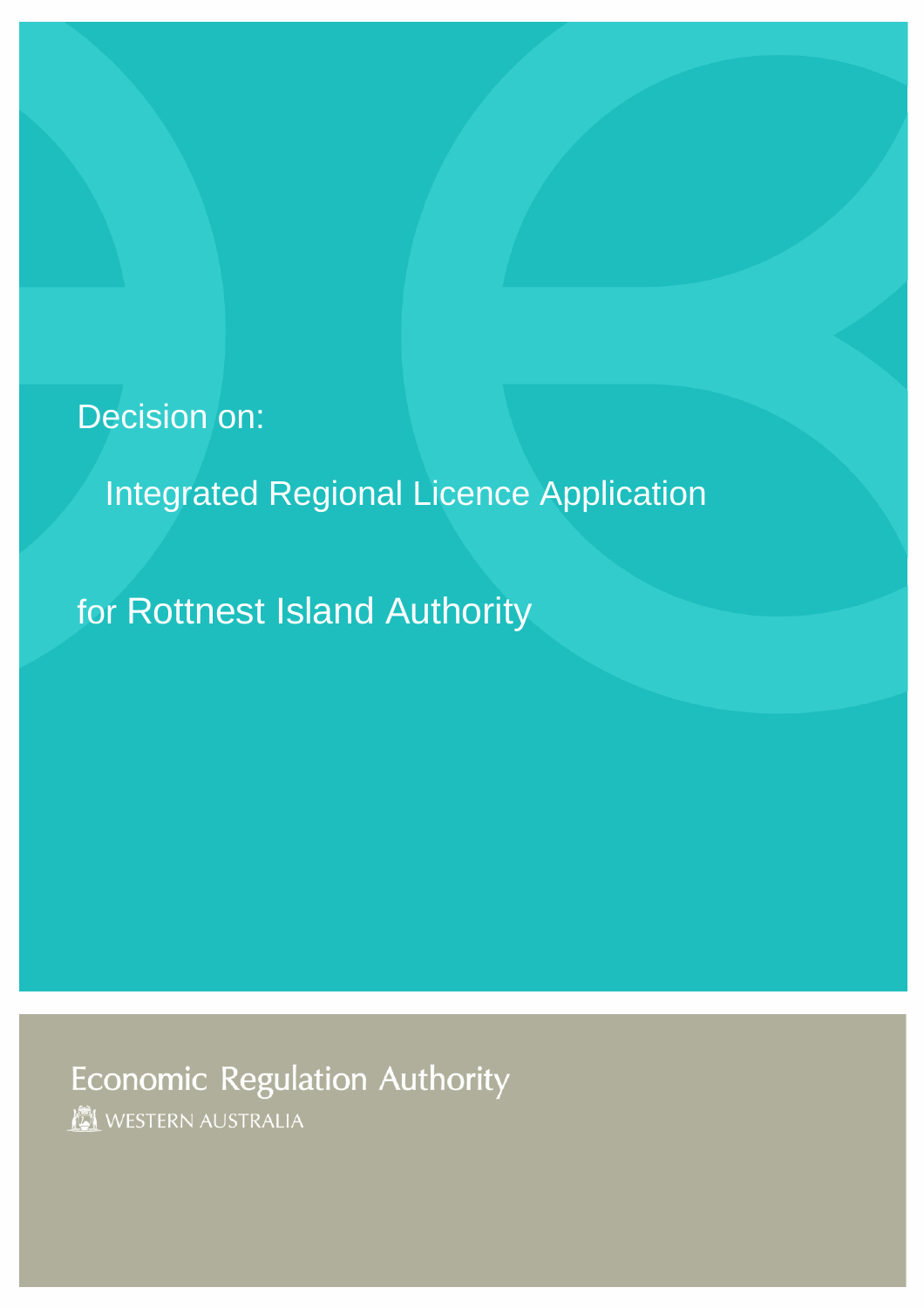**A full copy of this document is available from the Economic Regulation Authority website at [www.era.wa.gov.au](http://www.era.wa.gov.au/).** 

**For further information, contact: Mr Paul Kelly Executive Director Licensing, Monitoring and Customer Protection Economic Regulation Authority Perth, Western Australia Phone: (08) 9213 1900** 

**© Economic Regulation Authority 2006** 

**The copying of this document in whole or part for non-commercial purposes is permitted provided that appropriate acknowledgment is made of the Economic Regulation Authority and the State of Western Australia. Any other copying of this document is not permitted without the express written consent of the Authority.**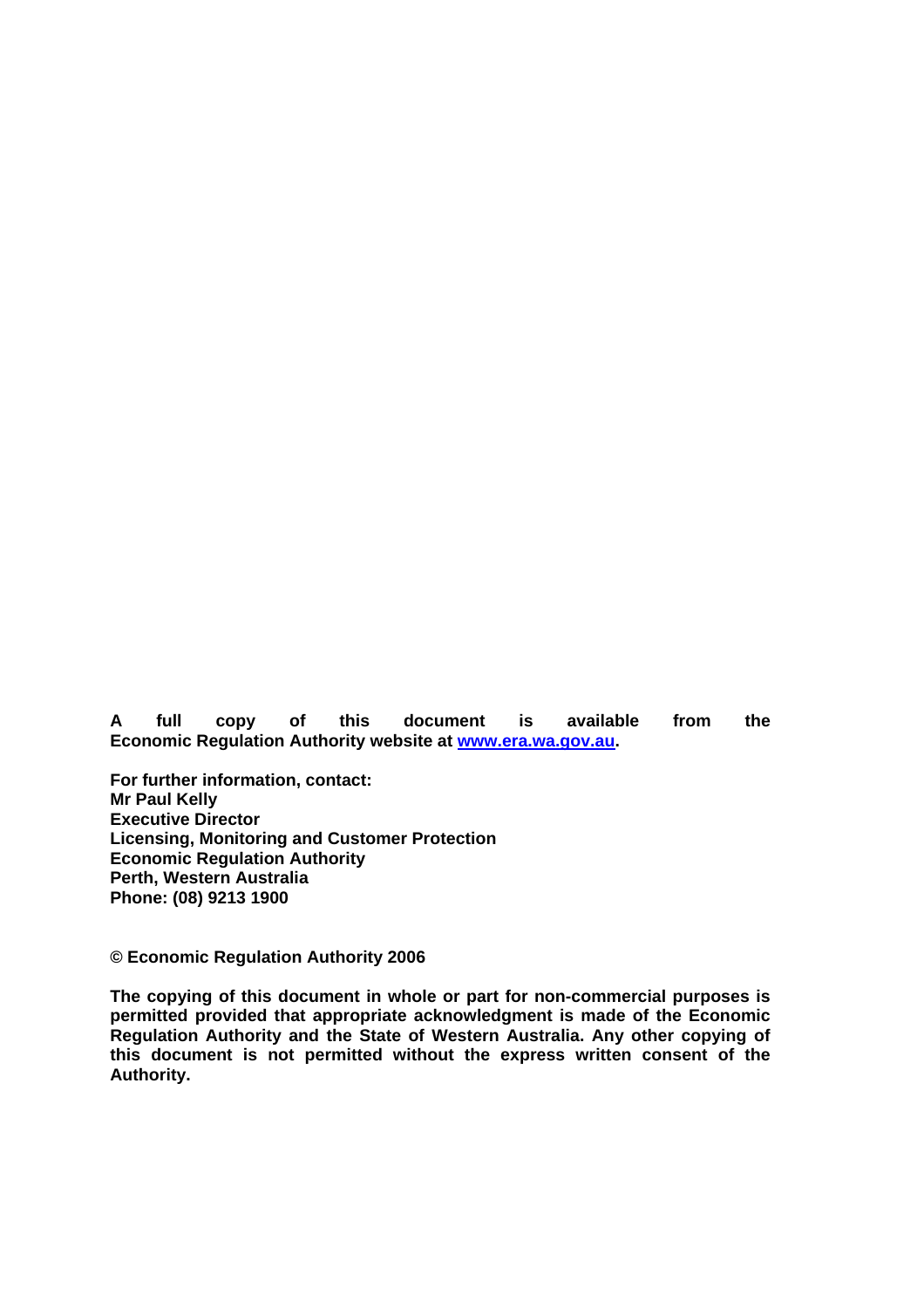### **Contents**

| <b>DECISION</b> | 3 |
|-----------------|---|
| <b>REASONS</b>  | 3 |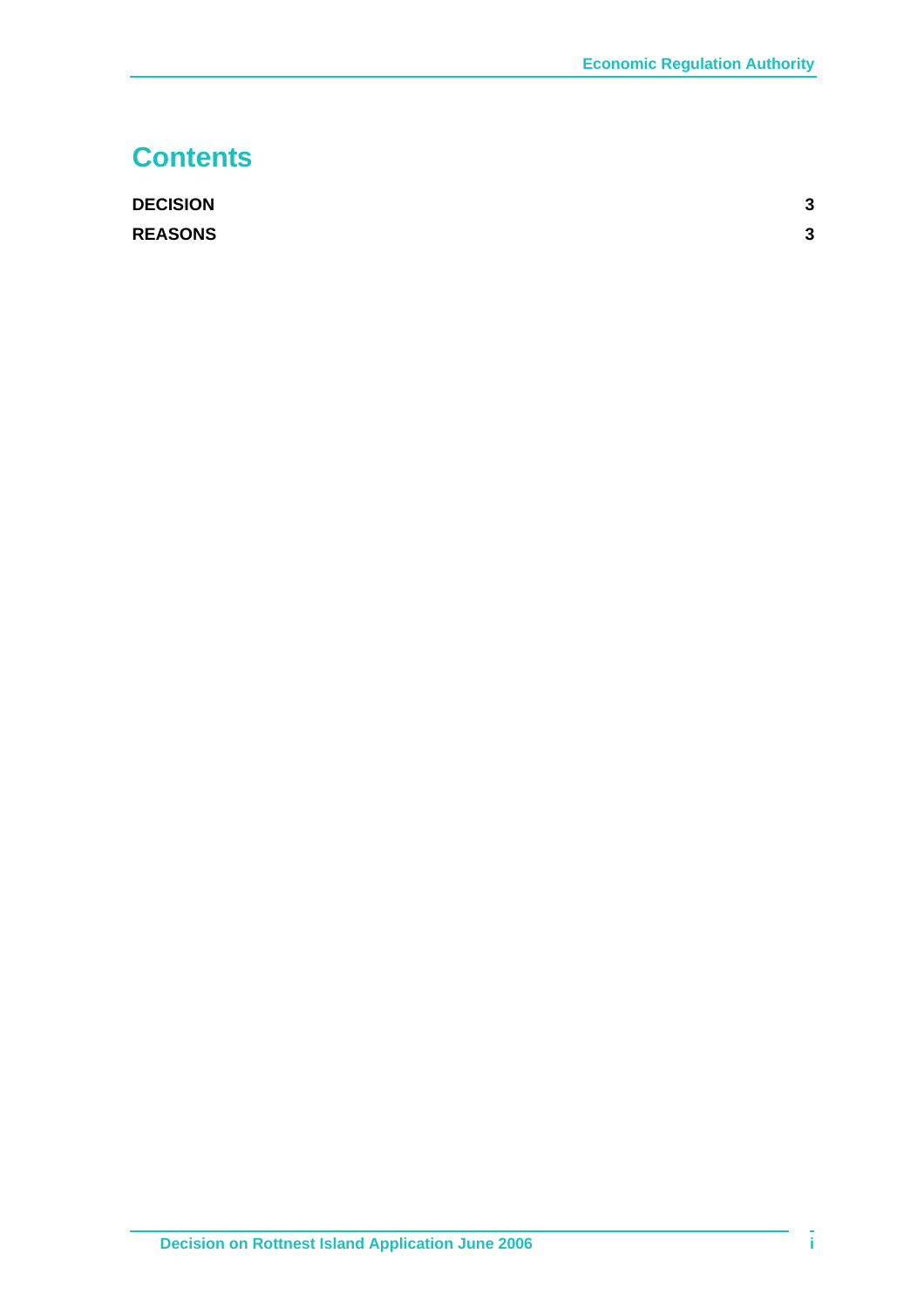#### <span id="page-3-0"></span>**DECISION**

- 1. On 10 January 2006 the Rottnest Island Authority ABN 38 836 160 172 (**Applicant**) submitted an application to the Economic Regulation Authority (**Authority**) for an Integrated Regional Licence (**Application**). The proposed licence area is Rottnest Island.
- 2. The Application was made pursuant to section 10 of the *Electricity Industry Act 2004* (**Act**).
- 3. Pursuant to section 51 of the Act, the Authority approves the standard form contract proposed by the Applicant dated 23 May 2006.
- 4. Pursuant to section 9 and 19 of the Act, the Authority approves the grant of an Integrated Regional Licence to the Applicant, for the generation, distribution and sale of electricity, for a period of 30 years.

### **REASONS**

- 1. The Authority engaged 2020 Global Pty Ltd (**2020 Global**) to examine the financial capacity of the Applicant to undertake the activities authorised by the Integrated Regional Licence. Following its assessment, 2020 Global concluded that the Applicant has access to and will likely retain the financial resources necessary to undertake the activities to be authorised by the Licence.
- 2. The Authority engaged ETSA Utilities (**ETSA**) to examine the technical capacity of the Applicant to undertake activities authorised by the Integrated Regional Licence. Following the assessment ETSA recommended that the Applicant be granted an integrated regional licence subject to the Applicant:
	- − engaging suitable consultants to provide expert advice on high voltage infrastructure, as required; and
	- − conducting periodic technical audits of their high voltage infrastructure particularly in relation to electrical protection systems to ensure adequate protection for public safety and both the Applicant and customer equipment.
- 3. In response to the ETSA assessment, the Authority:
	- notes that the electricity supply arrangements on the Island do not involve the transmission of electricity. However, the Applicant was requested to ensure that any consultant engaged by the Applicant for the provision of high voltage electrical services on the Island possesses the necessary capability; and
	- − has imposed a licence condition which requires the Applicant to report to the Authority on the first operational audit and asset management system effectiveness review by 30 April 2007.